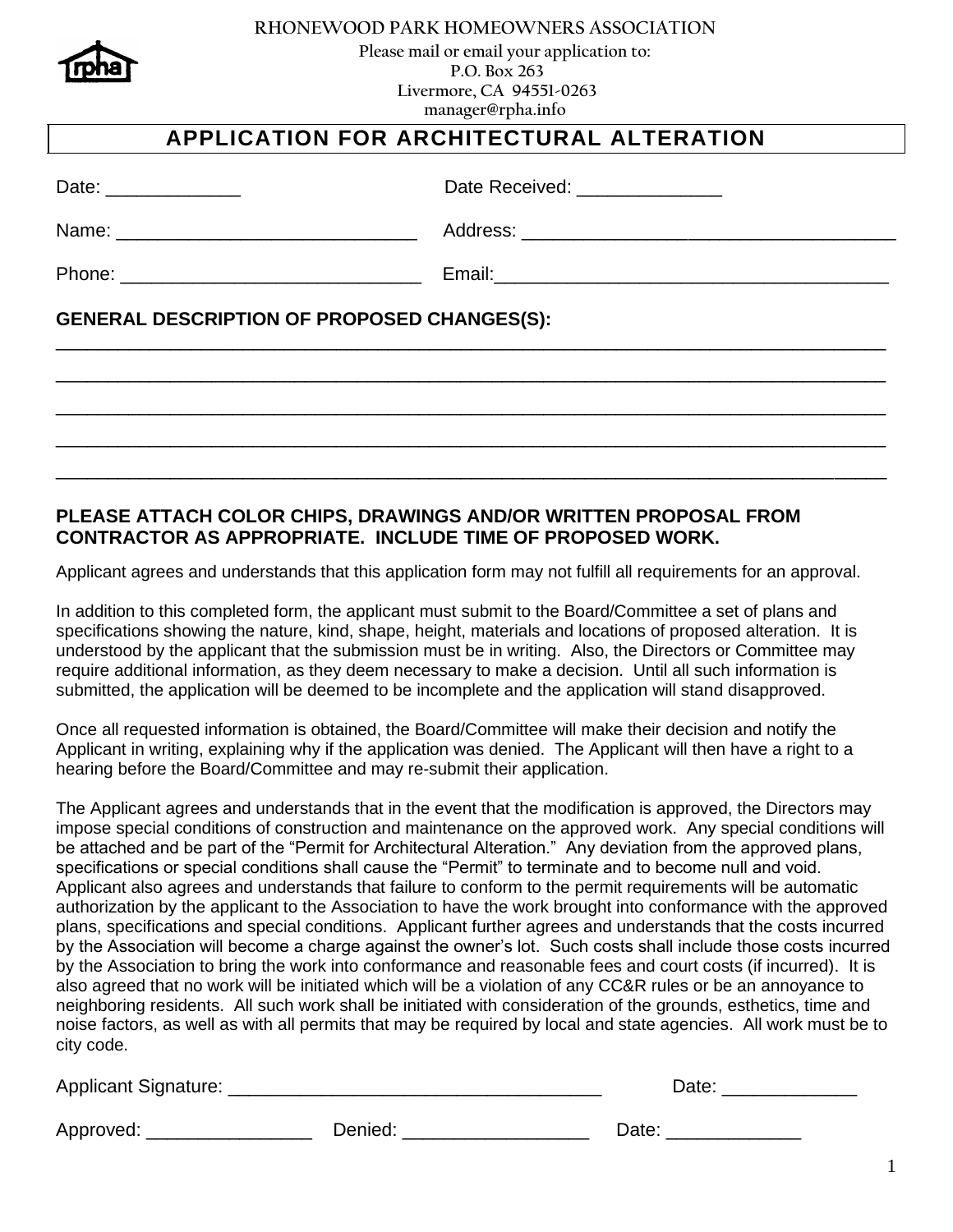# *Excerpts from CC&R regarding Architectural Alterations:*

**EIGHTH: ARCHITECTURAL APPLICATION AND REVIEW PROCEDURES<sup>1</sup> .** Approval of exterior modifications is required to insure that the changes are in harmony with regard to external design and location in relation to surrounding structures. Exterior modifications include, but are not limited to buildings, additions thereto, fences, walls, other structures, alterations, painting, or any other exterior modifications. The procedures to apply for approval to make exterior modifications to the Member's separate interest are as follows:

- 1. The member shall submit an architectural application to the Board of Directors on a form obtained by the Member from the Association. The Board of Directors will submit the application to the Architectural Committee, if any, within 15 days of its receipt. The Architectural Committee will tender its recommendation to the Board of Directors within 30 days of the committee's receipt of the application. The Board of Directors, at its next regularly scheduled meeting, will issue its decision on the application. The Board of Directors will advise the Member applicant, in writing, of its decision on the application within 10 days of reaching its decision. If there is no Architectural Committee or if the Board of Directors elects to act upon the application itself, it shall so act at the next regularly scheduled meeting after receipt of the application unless the meeting is to occur in less than 30 days of receipt of the application, and in that event the Board of Directors shall act upon the application at the following regularly scheduled meeting.
- 2. In the event the Board of Directors determines that it needs additional information before approving or denying the application, the Board shall notify the Member applicant as soon as practical after making said determination. Upon obtaining the required additional information, the Member applicant shall tender the information on an addendum application to the Board of Directors. Upon receipt of the addendum, the application process recommences and is subject to the timetable set forth in paragraph one, above.
- 3. Any decision on the application will be made in good faith and will not be unreasonable, arbitrary, or capricious. If a proposed changed is disapproved, the written decision shall include both an explanation of why the proposed change is disapproved and a description of the procedure the reconsideration of the decision by the Board of Directors. If a proposed change is disapproved, the applicant is entitled to reconsideration by the Board of Directors of the association that made the decision, at an open meeting of the Board. This paragraph does not require reconsideration of a decision that is made by the Board of Directors at an open meeting of the Board.
- 4. The application shall include, but is not limited to, the following information, to the extent it is pertinent:
	- a. A complete description of the proposed change;
	- b. Any color modification shall include a color swatch and the brand of paint to be used;
	- c. Any structural change shall include competent drawings that are easily understood with to-scale measurements;
- 5. In the event the Board of Directors fails to approve or deny a complete application within 90 days of its submission, the application shall be deemed approved. However, no application for structural changes to any structure shall be deemed approved if not denied within said 90 days.
- 6. In the event the application is disapproved in whole or part, the applicant may apply, in writing, to the Board of Directors for reconsideration. Any reconsideration shall be heard by the Board that denied the application, in whole or part, at an open meeting of the Board. Said meeting shall take place at the next regularly scheduled meeting if said request for reconsideration is received by the Board within 20 days of said meeting. Otherwise said hearing shall occur at the following regularly scheduled meeting. However, if the original denial, in whole or part, was rendered at an open meeting of the Board of Directors, the Board is not required to reconsider its decision.

<sup>&</sup>lt;sup>1</sup> Section amended as per Eighth Amendment to CCR as required by California Civil Code Section 1378, May 18, 2005. Recorder's No. 2005205241.